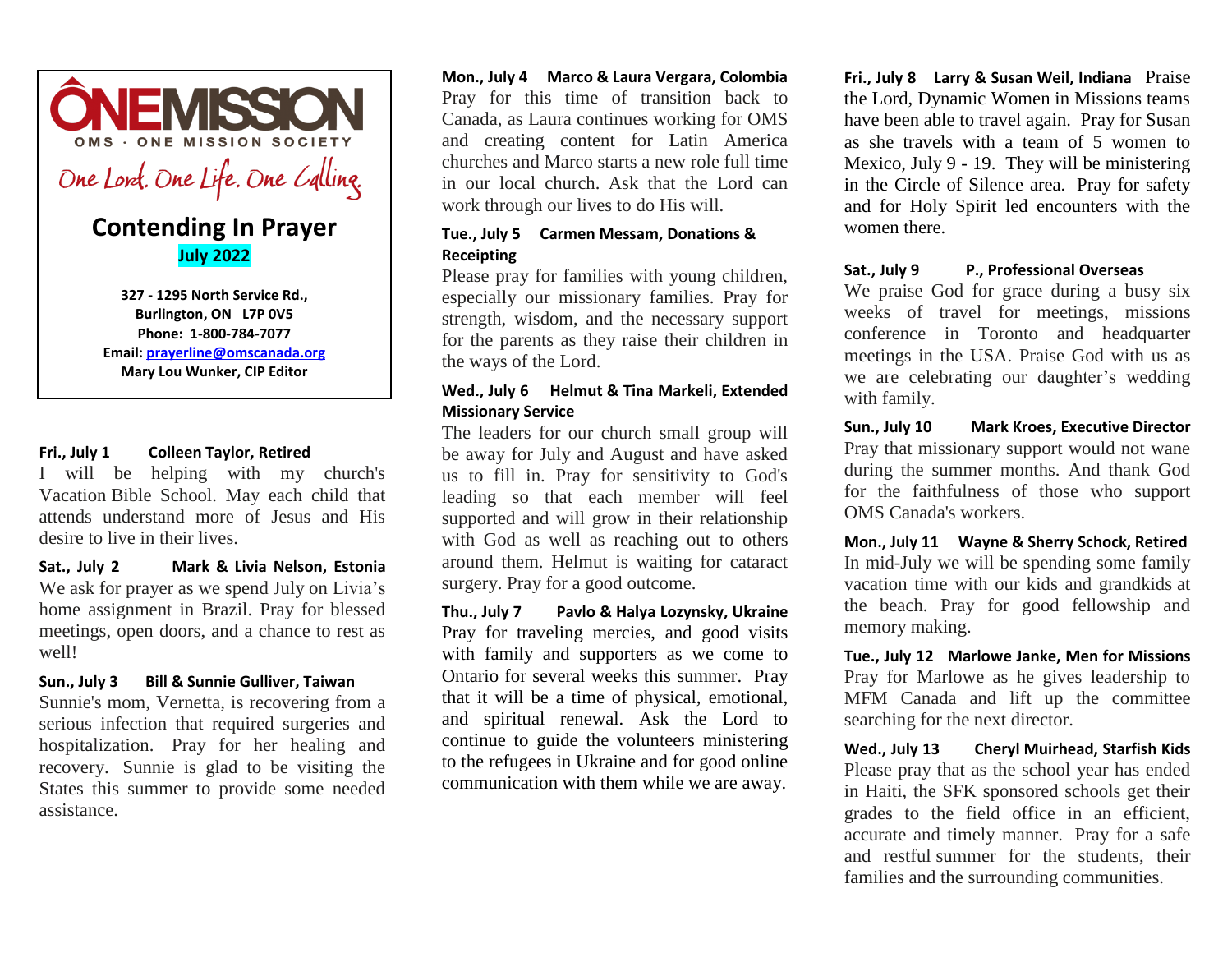**Thu., July 14 Susie Heinrichs, Special Assignment** Pray for a peaceful transition back to Canada and a new visa process.

#### **Fri., July 15 Flo Epp, Retired**

Students from Seoul Theological University will be going to their home churches during their summer break to help with Vacation Bible School for children and camps for the youth. Pray for life changing encounters with Jesus.

#### Sat., July 16 **R., Retired**

We give praise for a solid Bible study group over this last year. Pray for the opportunity to build on this with new members in the fall.

**Sun., July 17 Brian Crook, Taiwan Candidate**  Ask that the Lord would guide and provide for the field to which He is calling me.

#### **Mon., July 18 Gord & Doreen Wallace, Retired**

Pray for Pastors and seminary students that are out in the Haitian communities and sharing GOD's Word with people. Pray that hearts will learn to trust in the LORD. Pray for wisdom and strength and HIS protection and for security in the city of Port au Prince – especially the area where the Villa Ormiso is located.

**Tue., July 19 Charlotte Kroes, Men for Missions** Please pray for the safe arrival of our 4th grandchild due July 20th. Our daughter- inlaw plans to have the baby at home with a mid-wife. Pray God will be with Jenna, Jesse, the baby, and the mid-wife. Pray that God will continue to guide and direct their family.

# **Wed., July 20 Brenda Ellis-Tackey, Finance Director**

May we all find ways to be the hands and feet of Jesus during our summer travels and gettogethers. May His kingdom grow as a result of His working through us.

**Thu., July 21 Bill & Julie Edler, Ireland**  Continue to pray for Bill as he settles into his new role in the OMS office in Belfast. Pray for Julie as she juggles the boys at home and online work for Bethesda Clinic in Haiti.

**Fri., July 22 Nathan Krampitz, Retired** Pray for Allahabad Bible Seminary as they go through this period of transition. Rev. J. Sundara Raj has retired after serving many years as Principal and Dr. Tapas Ghosh has been appointed as the new Principal. Ask the Holy Spirit to guide Dr. Ghosh in his responsibilities. 

**Sat., July 23 Rod & Jan Dormer, Theological Education** With the easing of Covid international travel is again possible. We are preparing to lead two groups overseas next year - a group of students to Indonesia in January, and an English camp in northern Brazil aimed at helping Venezuelan refugees. These trips take a lot of preparation and your prayers are appreciated.

**Sun., July 24 C., Professional Overseas** Please ask that the seeds sown this past year in Chiang Rai, Thailand would bear fruit as this is my last full month in the city.

#### **Mon., July 25 Ruth Coles, Retired**

Pray for good health and contentment in all circumstances for Ruth. Ask for strength for caregivers, and guidance and peace for her family, in meeting her needs.

**Tue., July 26 Rebecca Cooper, Office Admin.** Pray for the Lord's grace and provision each day as Becky works in the OMS Canada office.

**Wed., July 27 Lisa DeGraaf, Special Assignment**  Pray for the staff of 4VEH, that God would protect and watch over them. Pray that they would be encouraged as they serve Him.

**Thu., July 28 Mary Lou Wunker, Retired** Pray for the many camps and summer programs around the world, that many hearts would be touched and respond to the Gospel.

**Fri., July 29 Bob & Norma Jean Erny, Retired** Pray for our national leaders these days for wisdom that comes from God and for dependence on Him.

**Sat., July 30 Mark Kroes, Executive Director**  Please pray for more labourers (Matthew 9:38, Luke 10:2) and pray that God would be pleased to use OMS Canada to get these new labourers to the field.

#### **Sun., July 31 Stan Dyer, Retired**

The printing and release of Stan's book has been delayed due to Covid. Pray that it will soon be available and be a blessing and a challenge to many readers.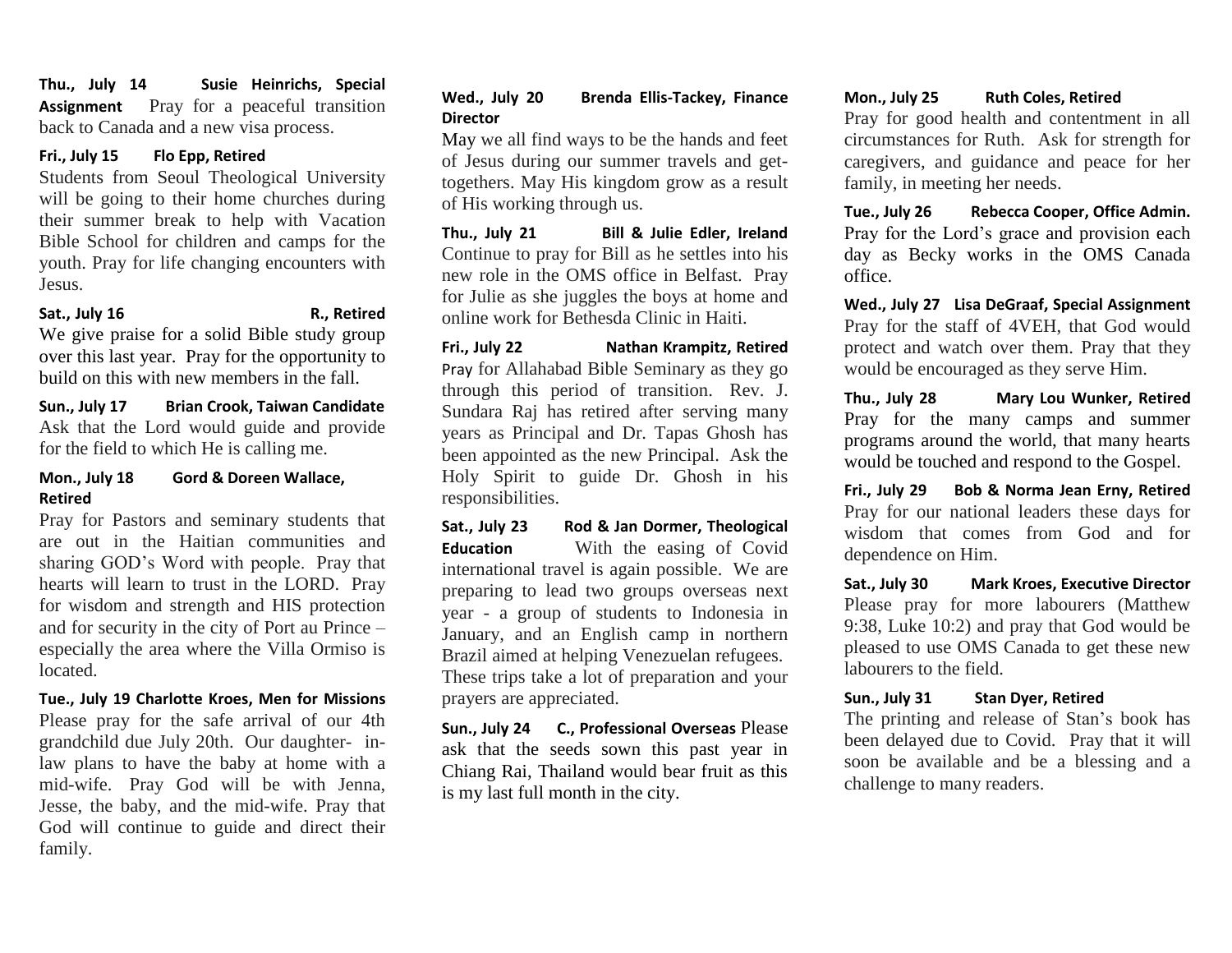

**327 - 1295 North Service Rd., Burlington, ON L7P 0V5 Phone: 1-800-784-7077 Email: [prayerline@omscanada.org](mailto:prayerline@omscanada.org) Mary Lou Wunker, CIP Editor**

**Mon., Aug. 1 Mark & Livia Nelson, Estonia**  Please pray for new students applying to the Seminary. Pray for a large class of people committed to serving God.

**Tue., Aug. 2 P., Professional Overseas**  Pray for a fruitful trip to a "...Stan" country in Asia, that we would get a good sense of the ministry there and that the Lord would give us wisdom to know how best to move the ministry their forward

**Wed., Aug. 3 Nathan Krampitz, Retired**  Pray with me that I will be alert to see the opportunities to serve the Lord even at this stage in my life. I praise the Lord that I am continuing to enjoy reasonably good health.

**Thu., Aug. 4 Lisa DeGraaf, Special Assignment** Pray for wisdom and guidance for the 4VEH international board. We have meetings scheduled for mid-August.

**Fri., Aug. 5 Bob & Norma Jean Erny, Retired**  We are grateful for all the people who are helping the refugees who are coming to our country and praying for their relatives' protection.

**Sat., Aug. 6 Helmut & Tina Markeli, Extended Missionary Service** Seminaries on the South Pacific Field have started another academic year. Pray for faculty members who not only teach but also pastor churches. Pray for Godgiven strength to maintain their own relationship with God, take delight in leading their families, maintain academic excellence, and lead their churches in spirit-filled ministry.

**Sun., Aug. 7 Bill & Julie Edler, Ireland**  Pray for Emmaus as they will be starting the new academic year soon in Haiti, pray especially for the new first year students. Pray also for Bethesda Clinic that they would show Christ's love clearly in all that they do.

**Mon., Aug. 8 Bill & Sunnie Gulliver, Taiwan**  School starts August 10<sup>th</sup>. Both Sunnie and Bill have new classes to teach so there will be more preparation needed. Pray for strength and wisdom to get the school year off to a good start.

**Tue., Aug. 9 Marlowe Janke, Men for Missions**  Pray that teams will soon be able to resume traveling to other countries to minister.

**Wed., Aug. 10 Brian Crook, Taiwan Candidate**  Pray that the seed that has been sown among international students and others would produce good fruit and glorify our Lord.

**Thu., Aug. 11 Larry & Susan Weil, Indiana**  Praise the Lord the Finance Dept. has hired a Treasurer and an Accounts Payable person. Pray that Larry will be able to transfer the information well to the AP person. Pray for continued health and stamina for him to do his responsibilities well.

#### **Fri., Aug. 12 Flo Epp, Retired**

Covid 19 has struck North Koreans with a vengeance. With little or no access to vaccine or other medicines, many are suffering. Pray that those who can offer help will be allowed into the country.

**Sat., Aug. 13 Colleen Taylor, Retired** As prices for food and fuel rise in Canada, remember to pray for families and ministries in Haiti who have to deal with increases of expenses (and most of the time without any increase in income).

**Sun., Aug. 14 Rod & Jan Dormer, Theological Education** Pray for Rod as he prepares for his next class in Nigeria. He will be teaching Biblical Ethics in September.

**Mon., Aug. 15 Pavlo & Halya Lozynsky, Ukraine**  Continue to pray for the outreach to refugees, as we have opportunity to meet spiritual needs as well as physical. Ask for God's protection on our volunteers as they travel many miles each week. Ask for wisdom as to how best to meet the academic needs of our girls this coming school year.